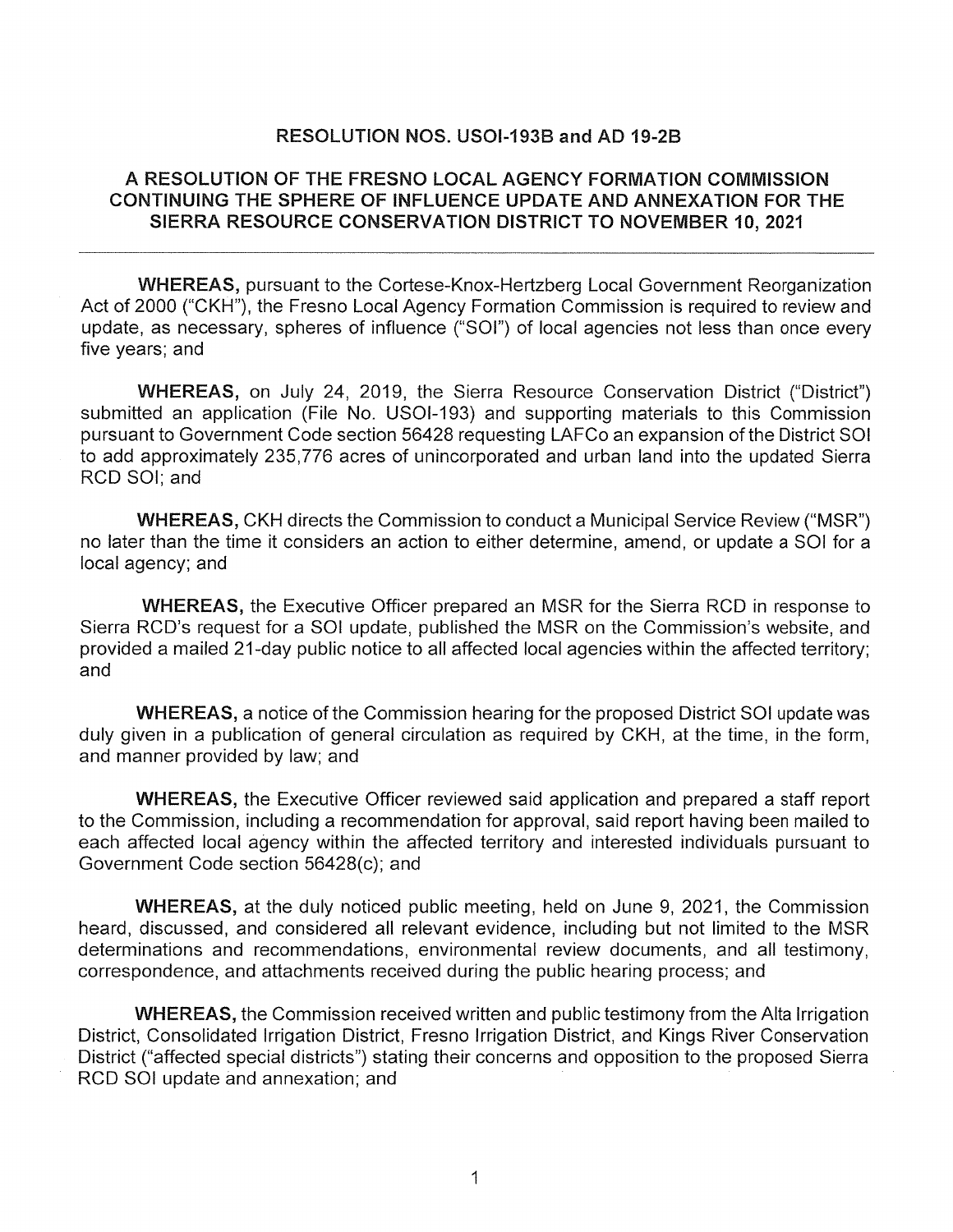WHEREAS, at the June 9, 2021 hearing, the Commission unanimously voted to adopt the written determinations provided in the MSR update prepared for the Sierra RCD (MSR-21- 07); and

WHEREAS, at the June 9, 2021 hearing, the Commission unanimously voted to continue the Sierra RCD SOI update (File No. USOI No. 193) and Sierra RCD Annexation (LAFCo File No. AD 19-2) to a date certain of August 11, 2021; and

WHEREAS, the Commission directed staff to facilitate a 60-day negotiating period among the affected special districts and Sierra RCD to outline their present and future concerns with the proposed Sierra RCD SOI update and annexation applications and return to the Commission no later than August 11, 2021; and

WHEREAS, on June 21, 2021, the Executive Officer called a meeting with representatives of the affected special districts and Sierra RCD to specify the affected special districts' concerns with applications USOl-193 and AD 19-02 and to explore options available to address their concerns; and

WHEREAS, on August 2, 2021, the affected special districts provided LAFCo with a written letter that asserts their collective opposition to the Sierra RCD's proposals filed with LAFCo; and

WHEREAS, at the August 11, 2021, the Commission reconvened to consider all relevant factors and heard all interested parties wishing to speak on application files USOl-193 and AD 19-2; and

WHEREAS, the Commission was concerned that the Sierra RCD and the affected special districts had not found mutual agreement on matters of interest to the affected special districts; and

WHEREAS, the affected special districts informed the Commission that though they preferred the "status quo," they plan to keep a collaborative working relationship with Sierra RCD, and expressed their willingness to potentially enter into either a Memorandum of Understanding or Joint Powers Agreement with Sierra RCD that memorializes their respective conservation efforts moving forward; and

WHEREAS, the General Manager of Sierra RCD informed the Commission that he is will work with the Sierra RCD board of directors and the affected special districts to memorialize in writing a mutual agreement that finds resolution to the affected special districts' concerns; and,

WHEREAS, during the Commissioners' deliberation, discussion led to the Commission granting an additional 60-day negotiating period that would allow the parties to negotiate in a good faith effort a written mutual agreement that finds resolution to each concern raised by the affected special districts and report to the Commission no later than October 13, 2021; and